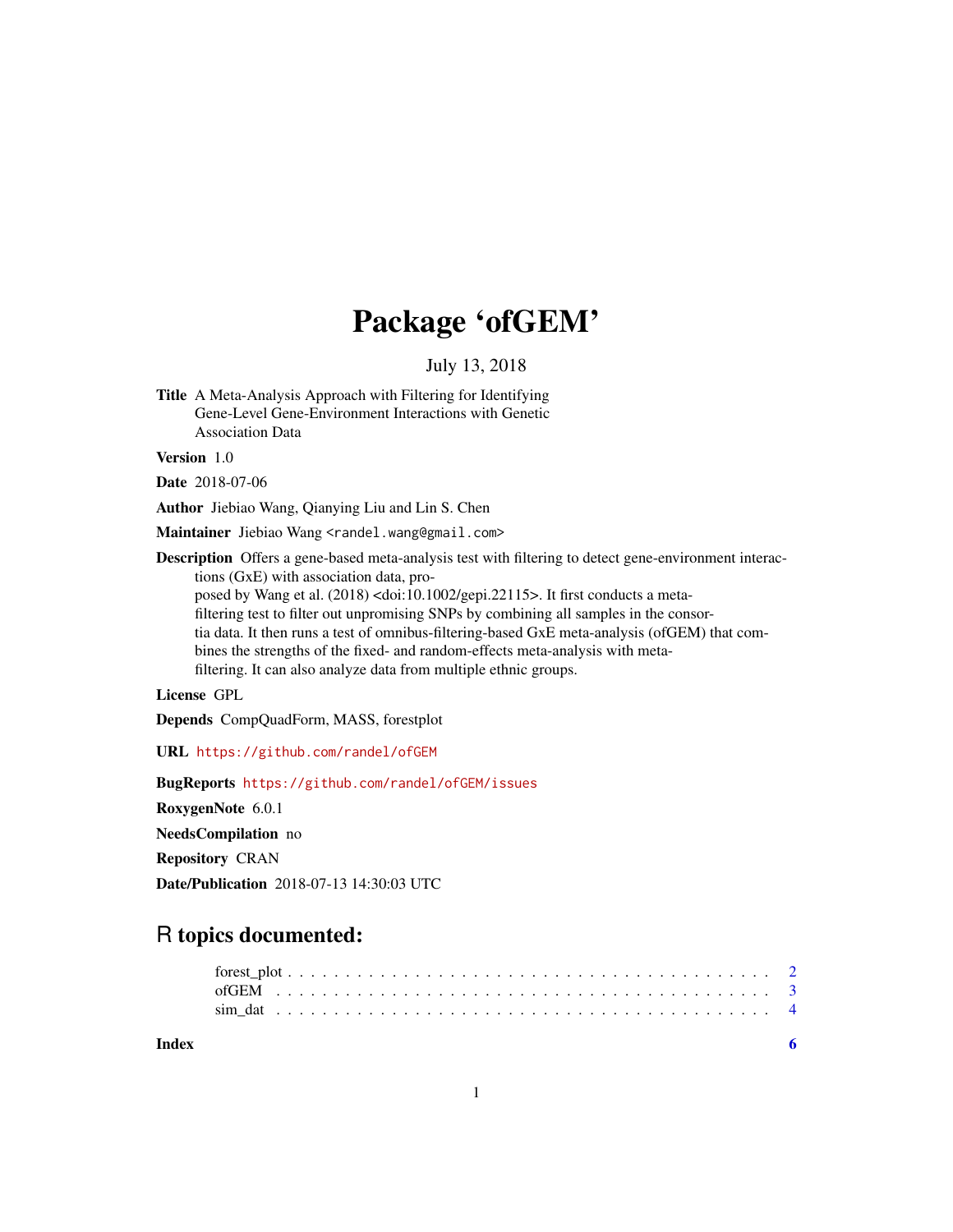<span id="page-1-0"></span>forest\_plot *Forest plot*

#### Description

It makes a forest plot for gene-environment interactions (GxE) across multiple sub-studies for all the SNPs in a set (e.g., a gene).

#### Usage

forest\_plot(coef, se, sort = TRUE, exp = FALSE)

#### Arguments

| coef | a matrix contains the GxE effect sizes. Each row corresponds to a SNP in a set,<br>and each column represents a study. If the matrix has colnames and/or rownames<br>for SNPs and studies respectively, they will be used as labels in the forest plot. |
|------|---------------------------------------------------------------------------------------------------------------------------------------------------------------------------------------------------------------------------------------------------------|
| se   | a matrix contains the standard errors for the GxE effect estimates. Each row<br>corresponds to a SNP in a set, and each column represents a study.                                                                                                      |
| sort | logical. If TRUE, the SNPs are sorted by averaged effect sizes across different<br>studies. The default is TRUE.                                                                                                                                        |
| exp  | logical. If TRUE, coef will be exponentiated. This option is mainly used for log<br>odds ratios obtained from logistic regressions. The default is FALSE.                                                                                               |

#### Value

A forest plot across multiple sub-studies for all the SNPs in a set (e.g., a gene).

#### Examples

```
coef = matrix(rnorm(6 * 6), 6, 6)se = matrix(abs(runif(6 * 6, 0.1, 0.15)), 6, 6)forest_plot(coef, se)
```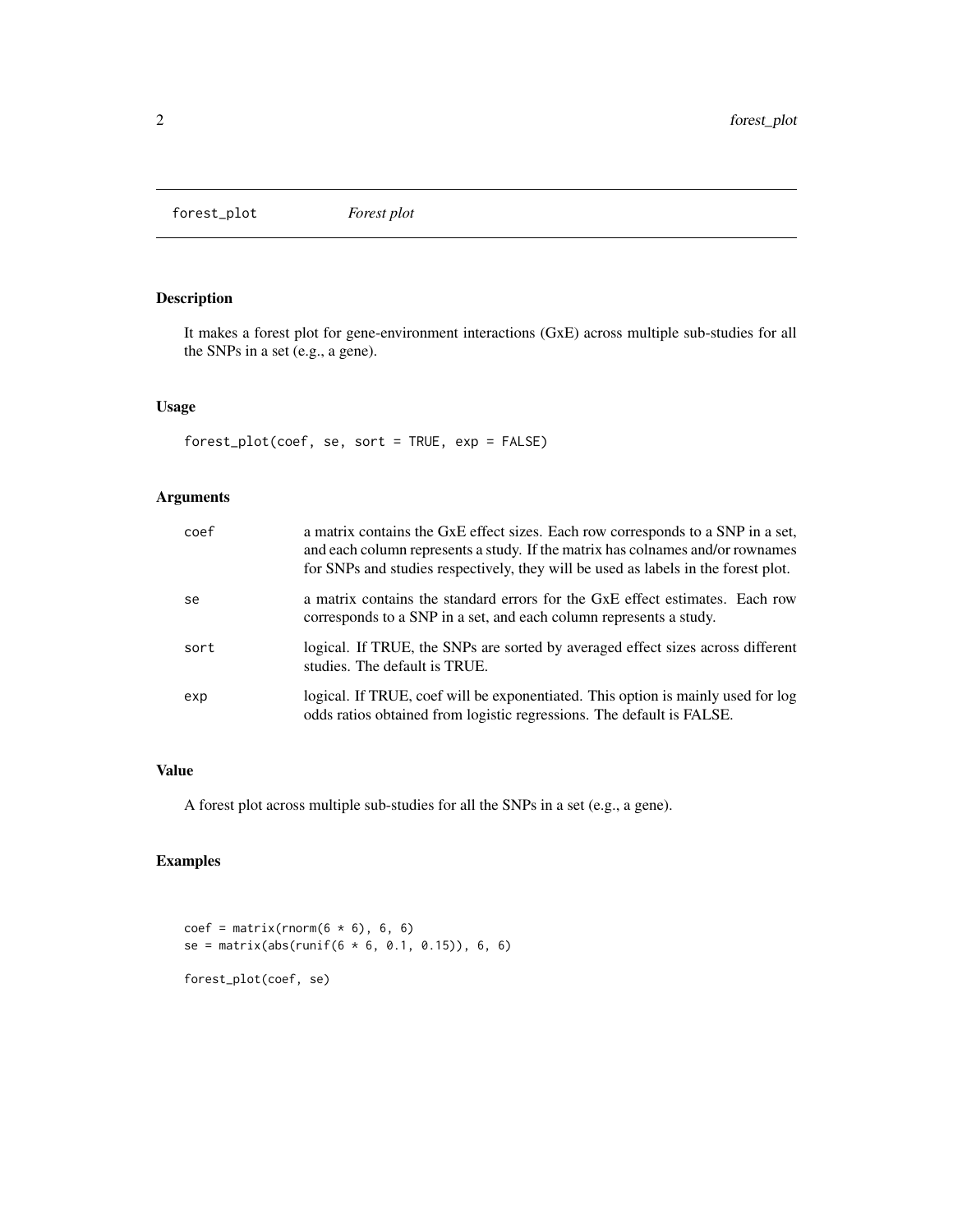<span id="page-2-0"></span>ofGEM *A meta-analysis approach with filtering for identifying gene-level gene-environment interactions with genetic association data*

### Description

This function first conducts a meta-filtering test to filter out unpromising SNPs. It then runs a test of omnibus-filtering-based GxE meta-analysis (ofGEM) that combines the strengths of the fixedand random-effects meta-analysis with meta-filtering. It can also analyze data from multiple ethnic groups. The p-values are calculated using a sequential sampling approach.

#### Usage

```
ofGEM(Z, X, R, weight, threshold = 0.1, maxSim = 1e+06, tol = 10)
```
#### Arguments

| Z         | a matrix of test statistics for gene-environment interactions (GxE) from consor-<br>tium data. Each row corresponds to a SNP in a set (e.g., a gene), and each<br>column represents a study. For multi-ethnic groups, Z is a list with each element<br>being the matrix for each ethnic group.                                                                                                                                                                                                                                                            |
|-----------|-----------------------------------------------------------------------------------------------------------------------------------------------------------------------------------------------------------------------------------------------------------------------------------------------------------------------------------------------------------------------------------------------------------------------------------------------------------------------------------------------------------------------------------------------------------|
| X         | a matrix of filtering statistics for GxE. Each row corresponds to a SNP in a set,<br>and each column represents a study. For multi-ethnic groups, X is a list with<br>each element being the matrix for each ethnic group.                                                                                                                                                                                                                                                                                                                                |
| R         | the correlation matrix of test statistics for SNPs in a set. One may use the geno-<br>type LD matrix for the set of SNPs to approximate it. This matrix is used when<br>sampling correlated testing and filtering statistics under the null hypothesis and<br>to obtain the null meta-analysis statistics. For multi-ethnic groups, R is a list<br>with each element being the correlation matrix for each ethnic group.                                                                                                                                  |
| weight    | the weight vector for each study, or the weight matrix for each SNP and each<br>study. If the weight is the same across SNPs, it is a vector with length equaling<br>to the number of studies. If the weight is different for different SNPs, it is a<br>matrix with each row corresponding to each SNP and each column representing<br>each study.                                                                                                                                                                                                       |
| threshold | a fixed p-value threshold for filtering test. The default is 0.1.                                                                                                                                                                                                                                                                                                                                                                                                                                                                                         |
| maxSim    | the maximum number of samplings performed in obtaining the sets of correlated<br>testing and filtering statistics under the null. The default is 1e6. This number<br>determines the precision of the p-value calculation.                                                                                                                                                                                                                                                                                                                                 |
| tol       | the tolerance number to stop the sequential sampling procedure. The default is<br>10. We count the number of sampling-based null meta-statistics that is more<br>extreme than the observed meta-statistics. We sequentially increase the number<br>of sampling with an increment of 100. The sequential sampling will stop if the<br>cumulative count reaches tol. The idea is to stop pursuing a higher precision<br>with more sampling of null if the p-value appears to be not significant. If tol $=$<br>0, the number of samplings equals to maxSim. |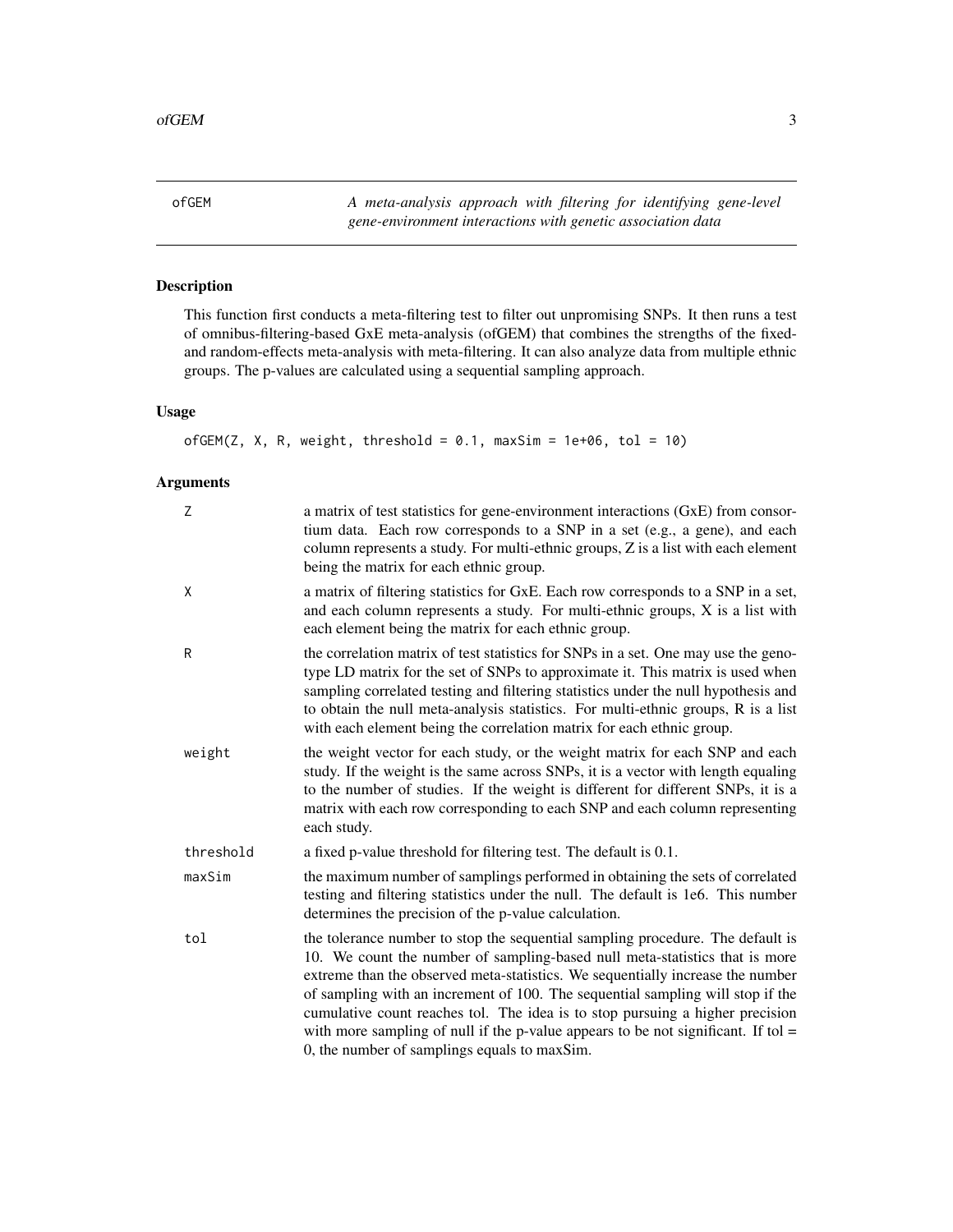#### Value

A list containing

|               | pval_random_mf the p-value based on the random-effects meta-analysis test with its correspond-<br>ing meta-filtering.                          |
|---------------|------------------------------------------------------------------------------------------------------------------------------------------------|
| pval_fixed_mf | the p-value based on the fixed-effects meta-analysis test with its corresponding<br>meta-filtering.                                            |
| pval_ofGEM    | the p-value based on using Fisher's method to aggregating the p-values of fixed-<br>and random-effects meta-analysis tests with meta-filtering |
| nsim          | the number of samplings being performed.                                                                                                       |

#### References

Wang, Jiebiao, Qianying Liu, Brandon L. Pierce, Dezheng Huo, Olufunmilayo I. Olopade, Habibul Ahsan, and Lin S. Chen. "A meta-analysis approach with filtering for identifying gene-level geneenvironment interactions." Genetic epidemiology (2018). https://doi.org/10.1002/gepi.22115

#### Examples

```
data(sim_dat)
```
pval = ofGEM(Z = sim\_dat\$Z,  $X = \text{sim\_data}$ \$X, R = sim\_dat\$R, weight = rep(1/6, 6))

sim\_dat *A simulated data example*

#### Description

This simulated data list is for demonstration.

#### Value

A list containing

| Z        | a simulated matrix of testing statistics for GxE. Each row corresponds to a SNP<br>in a set, and each column represents a study.                                                                                                                                                                                                                                              |
|----------|-------------------------------------------------------------------------------------------------------------------------------------------------------------------------------------------------------------------------------------------------------------------------------------------------------------------------------------------------------------------------------|
| $\times$ | a simulated matrix of filtering statistics for GxE. Each row corresponds to a SNP,<br>and each column represents a study.                                                                                                                                                                                                                                                     |
| R        | a simulated correlation matrix for testing (or filtering) statistics in a set under<br>the null. The testing statistics for SNPs in LD will be also correlated. The<br>correlations can be approximated by the LD matrix. We resample SNP-level<br>testing and filtering statistics from multivariate normal distributions to calculate<br>the null meta-analysis statistics. |

<span id="page-3-0"></span>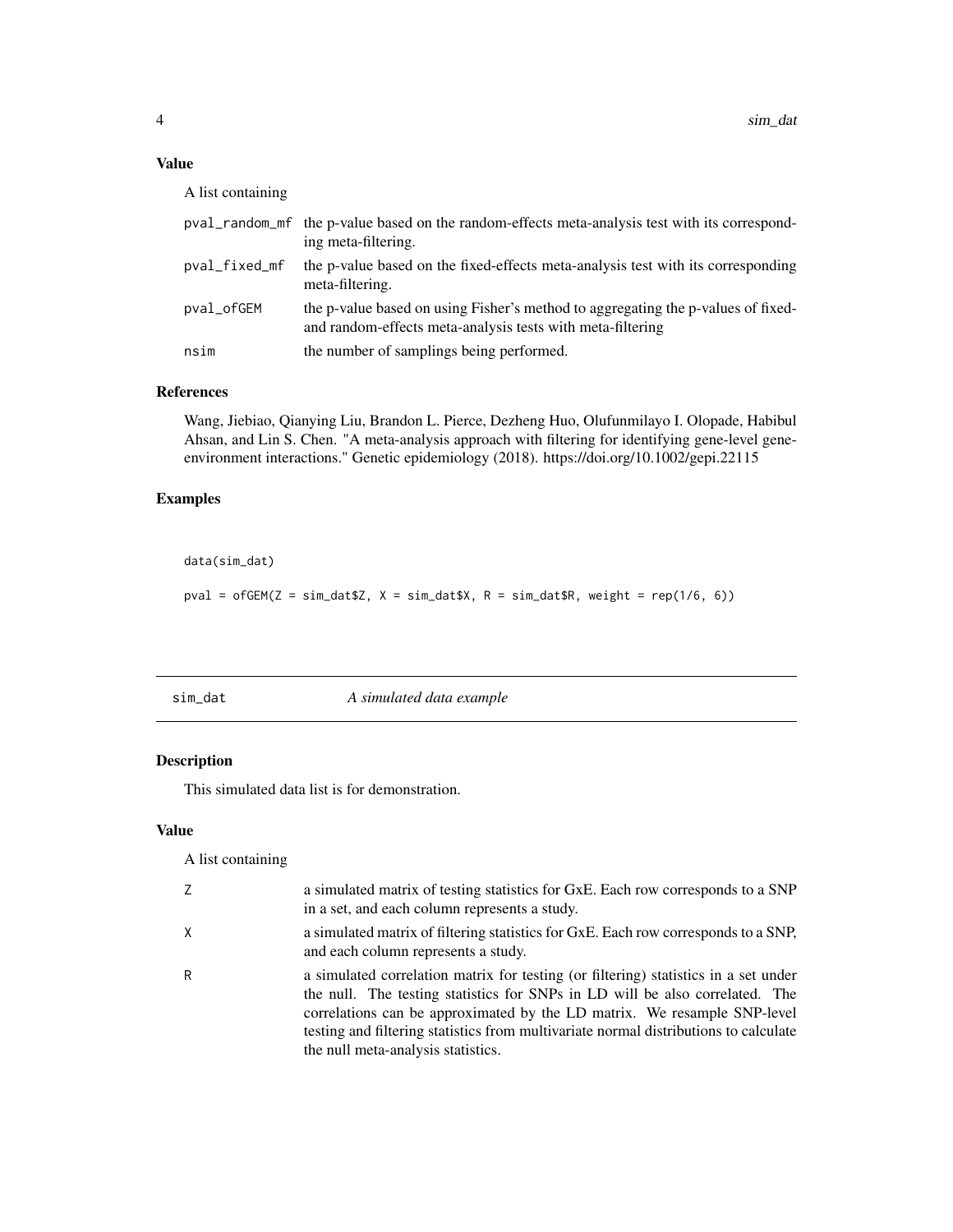sim\_dat

#### **Examples**

 $data(sim\_dat)$